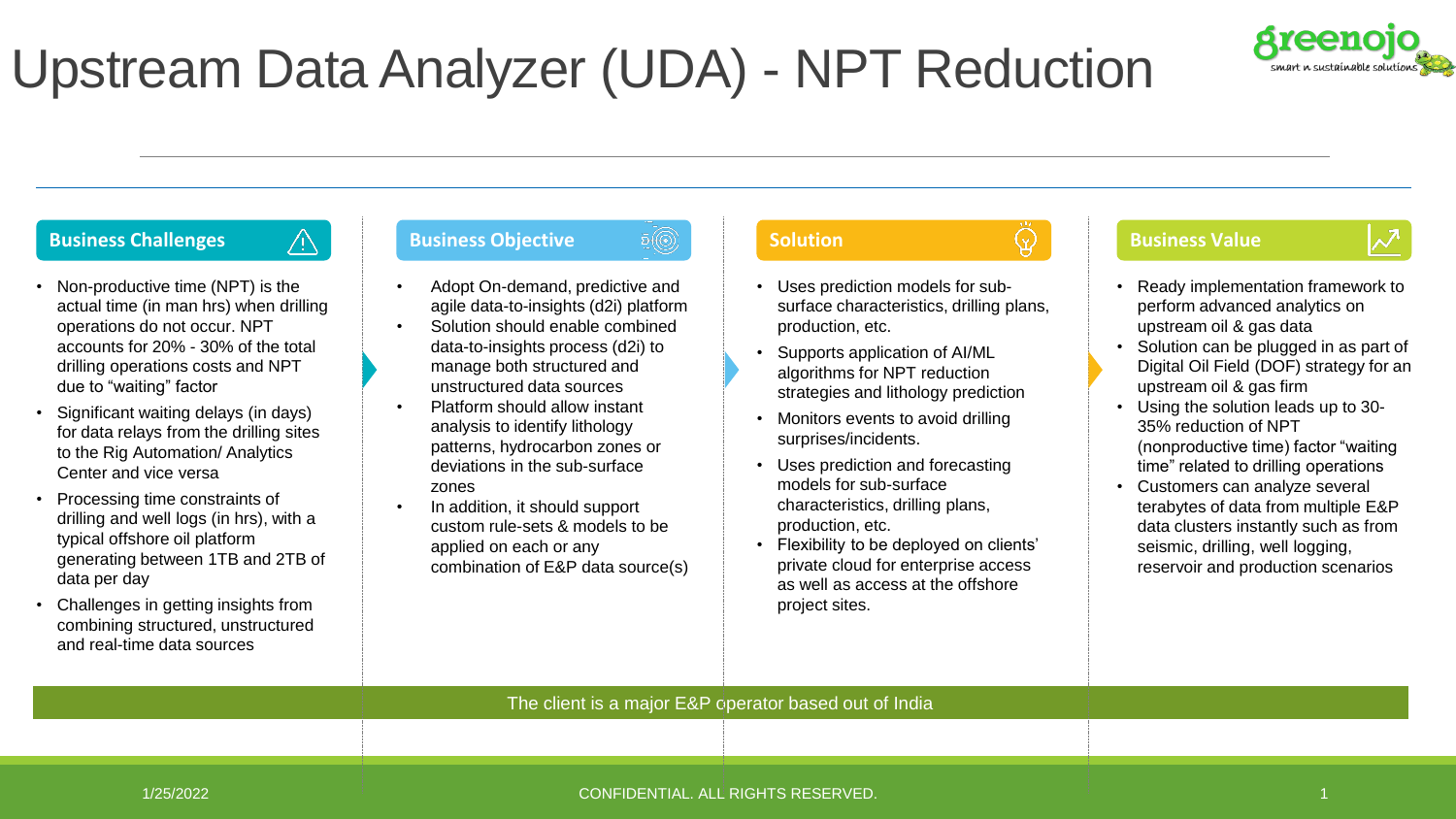

# Upstream Data Analyzer (UDA) - NPT Reduction



 $\Omega$  $120$ 140 60 80 100 NBUTES960\_GR\_SUM